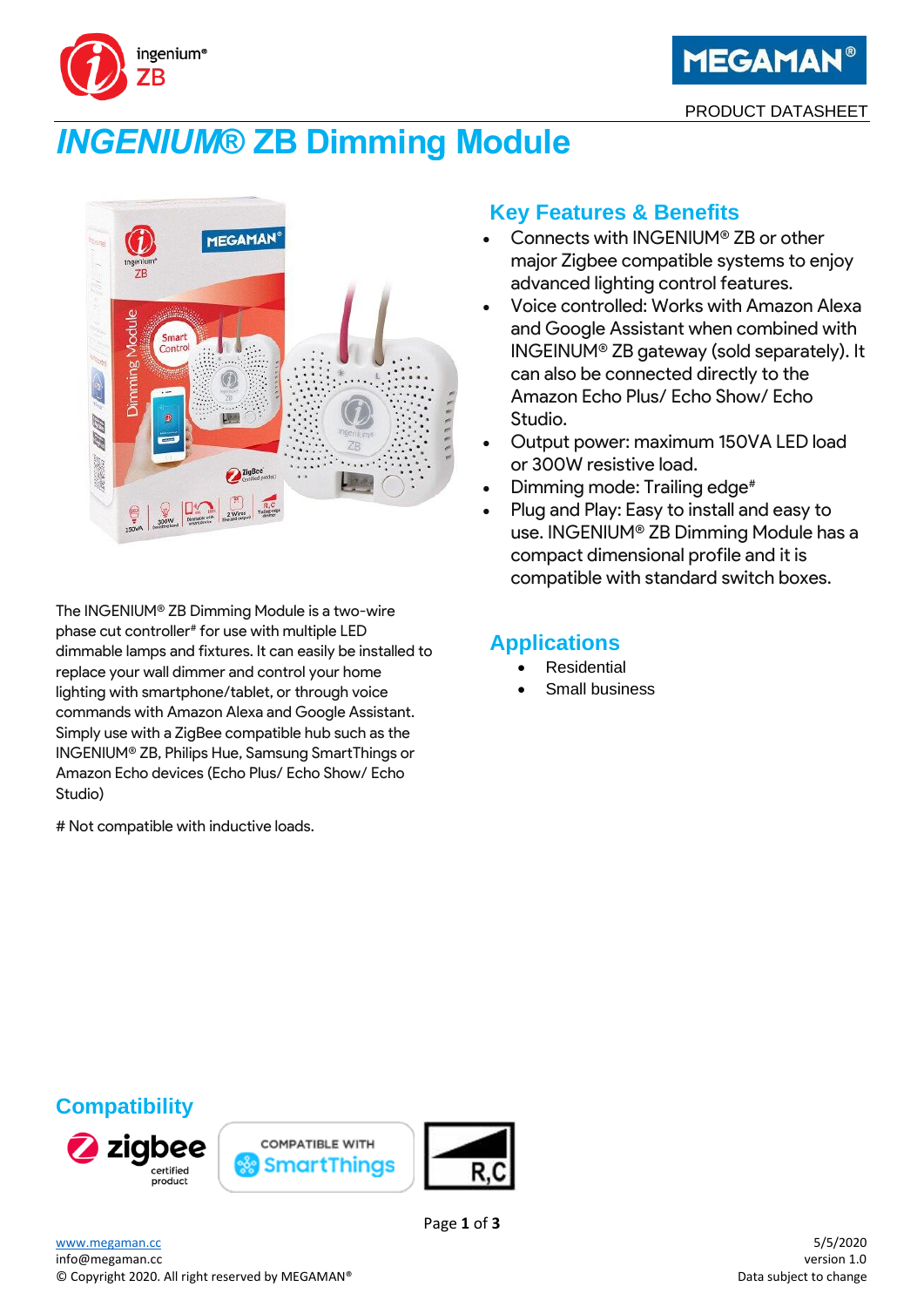

#### PRODUCT DATASHEET

## **GENERAL INFORMATION**

| Input Voltage / Frequency  | 220-240 VAC 50Hz                                |
|----------------------------|-------------------------------------------------|
| Max. Output Power          | 150VA (LED load)                                |
|                            | 300W (Resistive load)                           |
| <b>Standby Power</b>       | < 0.5W                                          |
| <b>Dimmable</b>            | <b>Yes</b>                                      |
| <b>Dimming Mode</b>        | Phase Cut - Trailing edge#                      |
| Protocol                   | Zigbee                                          |
| <b>Frequency Band</b>      | $2400 - 2483.5$ MHz                             |
| <b>Starting Time [sec]</b> | < 0.5                                           |
| Operating temperature      | $0^{\circ}$ C-40 $^{\circ}$ C                   |
| Operating humidity         | $\leq$ 95%RH                                    |
| <b>Housing Material</b>    | PC 940 (V-0)                                    |
| Approvals                  | 2014/53/EU, 2014/30/EU, 2014/35/EU, 2012/19/EU, |
|                            | 2011/65/EU, EN 300328, EN 300440, EN 301489,    |
|                            | Zigbee Light Link                               |

### **PRODUCT WIRING CONNECTION**

| <b>Wire</b>             | Usage                           |
|-------------------------|---------------------------------|
| $\mathbb{R}$ – Red wire | Output load live wire           |
| $L - Brown$ wire        | Mains input live wire           |
| <b>LED</b> indicator    | Green colour LED indicator      |
| Push button             | To perform device pairing reset |
| Option connector        | For future expansion options    |

\*Output load neutral connects to mains input neutral.

#### **PRODUCT INFORMATION**

| Model No. | MM Code |
|-----------|---------|
| ZBM02d    | 406304/ |
|           | MM08175 |



#### **DIMENSIONS & WEIGHT**

| Model No. |    | W  | H  | Weight |
|-----------|----|----|----|--------|
|           | mm | mm | mm | g      |
| ZBM02d    | 47 | 46 | 18 | 34     |